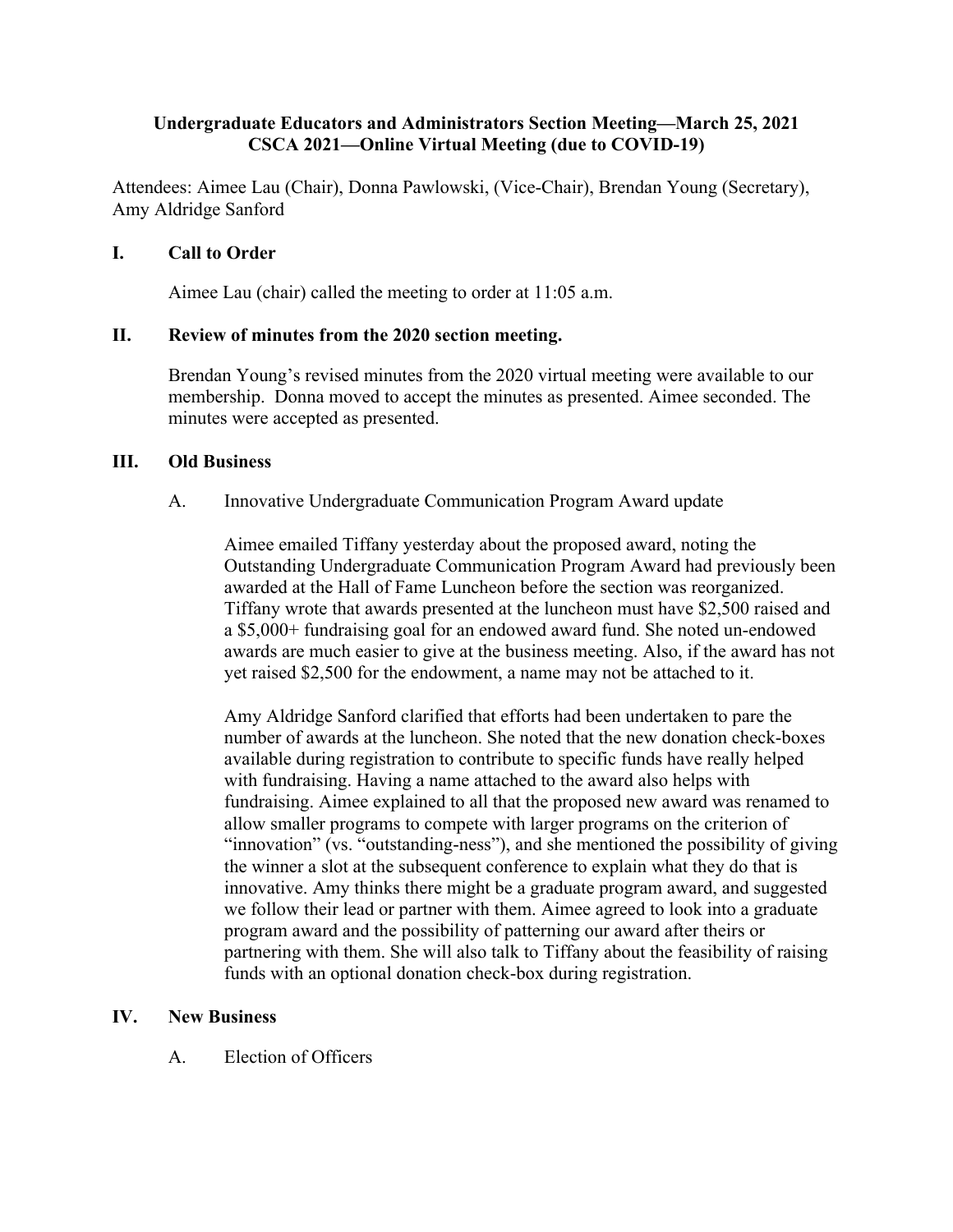Joy Daggs had notified Aimee she was unable to attend, but was willing to be an officer. Aimee is also willing to be an officer.

1. Chair

Donna Pawlowski assumed the position of chair.

2. Vice-Chair

Aimee Lau self-nominated to the position of vice-chair. No other nominations were received and Aimee was elected by acclamation.

- 3. Secretary Joy Daggs was nominated by Aimee to the position of secretary. No other nominations were received and Joy was elected by acclamation.
- B. Conference Statistics
	- 1. Submissions for 2021: 3 panel submissions
	- 2. We had 3 slots for panels and 1 slot for our business meeting.
	- 3. Of the 3 panels submitted, 2 were accepted. One additional panel was created to fill the final allotted spot.
	- 4. Congratulations to our top panel: "Inspiring Best Practices in Program Review and Assessment." The chair of this panel is Rachel Davidson. The panelists are Carol Mills, Kathy Denker, Joshua Westwick, Cassandra Hill, and Valerie Young. Donna will send (electronic) certificates to this year's winners.
	- 5. Our updated count for the number of members currently in our section is over 200 members strong. We are very excited that our section has so many members! We are hoping to encourage more activity from members. While many have chosen our section, few are active.

# **V. Passing of the Gavel**

### **VI. CSCA 2022: Madison, Wisconsin**

- A. The 2022 conference will be held from March 30 through April 3 at the Madison Concourse Hotel. The theme of the conference is "Re-Connect" Donna noted the theme is an excellent fit for our section.
- B. Aimee set up a Google Forms to sign up for paper/panel readers, chairs, and respondents. She will send it to the entire section.
- C. Conference Ideas